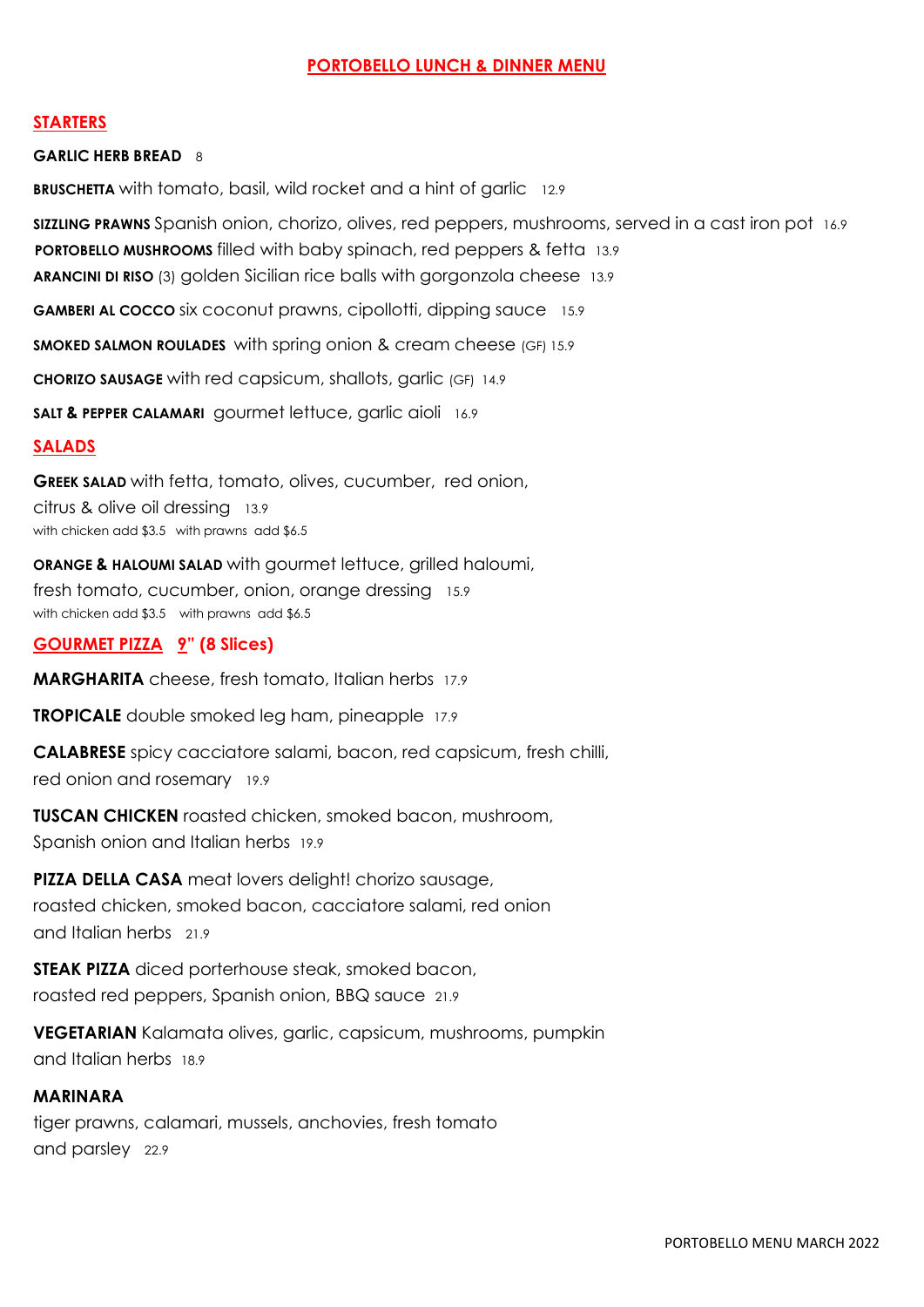## **PORTOBELLO LUNCH & DINNER MENU**

## **PASTA**

**LINGUINE CON GAMBERI** thin ribbon pasta with prawns, in a rose` sauce, baby spinach, parsley 27.9

**LINGUINE MARINARA** thin ribbon pasta with prawns, calamari, mussels, Napolitana sauce, parsley 28.9

**LINGUINE CON GRANCHI** thin ribbon pasta with shredded crab meat, flamed with brandy, garlic,

parsley, onion, in a rose` sauce & a hint of chilli 27.9

**BEEF RAGU' RIGATONI** hearty flavour of slow-cooked shredded beef, tossed through tubed-shaped pasta, mushrooms in a rich bolognese-style sauce 25.9

**TAGLIATELLE CON POLLO** narrow ribbon pasta, sautéed chicken,

baby spinach, bacon, basil white wine cream 24.9

**SPINACH & RICOTTA RAVIOLI** with mushrooms, cream, garlic 23.9 with chicken add \$3.5

**FUSILLI ALLA NERANO** originating from the town of Nerano in the Sorrento region, spiral pasta, roasted zucchini, feta, Kalamata olives, crushed tomato, fresh rocket 23.9 with chicken add \$3.5 with chorizo add \$5.5 with prawns add \$6.5

#### **RISOTTO**

**MUSHROOM & SPINACH RISOTTO** (GF) 21.9 add chicken add \$3.5 add chorizo add \$5.5 add prawns add \$6.5

### **GNOCCHI**

**GNOCCHI ROSETTA** soft dough potato dumplings, diced chicken, sundried tomato, baby spinach, Vodka rose` sauce 24.9

### **GNOCCHI GAMBERI CON CREMA DI LIMONCELLO**

soft dough potato dumplings, prawns, diced shallot, cherry tomato, green bean, basil, citrus leaf, limoncello cream sauce 26.9

**GNOCCHI PUTTANESCA** soft dough potato dumplings, olives,

capers, anchovies, garlic in a Napolitana sauce 23.9

**GNOCCHI ROMANA** soft dough potato dumplings, with sautéed mushrooms, red onion in a sage white wine cream 23.9

**GNOCCHI GORGONZOLA** soft dough potato dumplings, with roasted pumpkin, blue cheese, Spanish onion, baby spinach in a cream sauce 25.9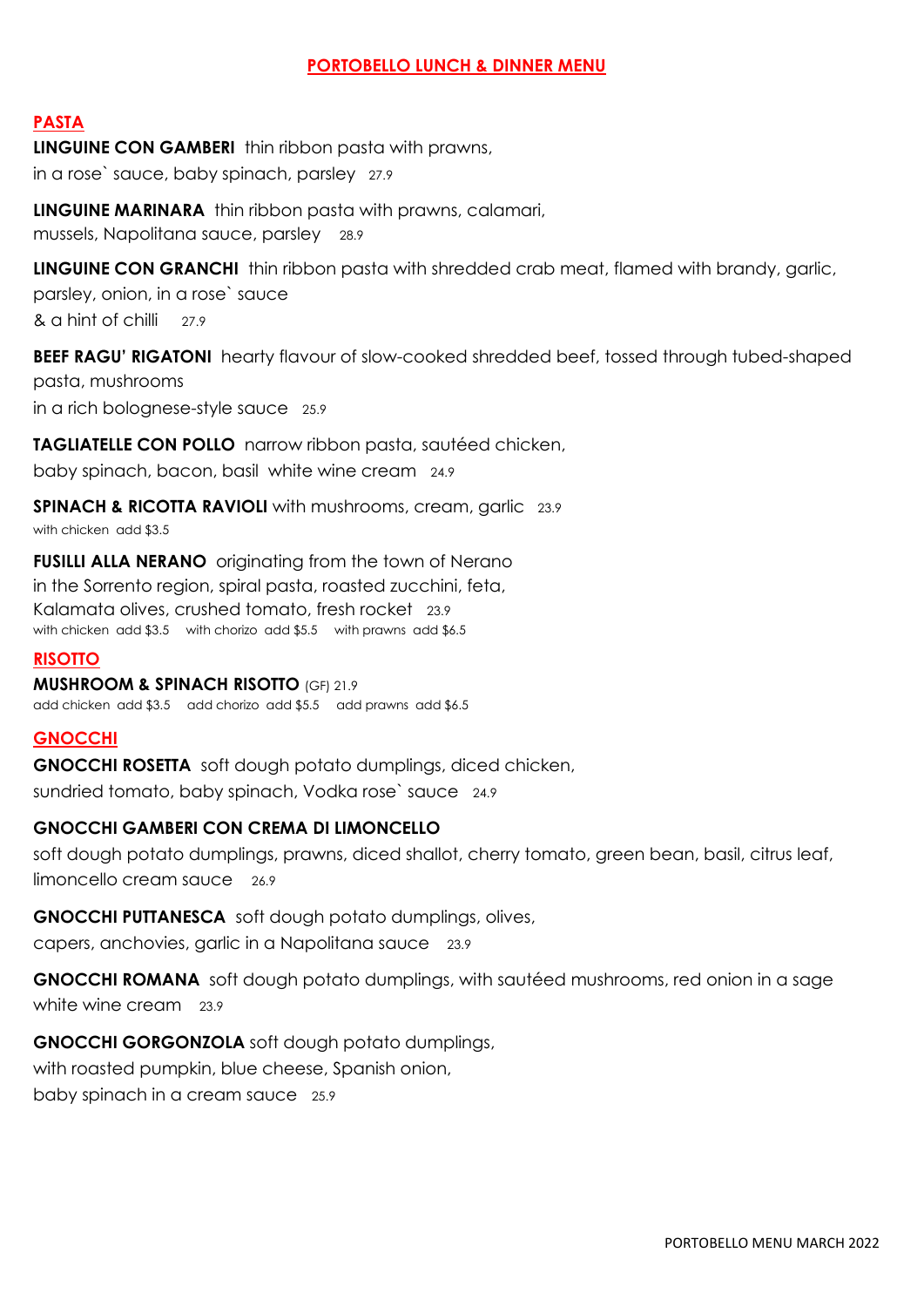## **PORTOBELLO LUNCH & DINNER MENU**

## **SEAFOOD**

**SALT AND PEPPER CALAMARI** tender strips of calamari gourmet lettuce, fresh lemon, garlic aioli 28.9

**GARLIC PRAWNS** tiger prawns sautéed in butter, garlic, lemon & parsley, served with rice, in a garlic cream sauce (GF) 28.9

**PESCE IMPANATO** honey & vodka-battered Southern Blue Whiting fillets served with diamond cut chips, petite summer salad, garlic aioli 28.9

**SALMON** oven-roasted fillet of Atlantic Salmon, mash potato, asparagus, cherry tomato, hollandaise sauce (GF) 29.9

### **GRILL**

**ROTOLO DI POLLO** oven-baked chicken breast filled with mango & brie, enveloped in bacon, served with parmesan mash potato, broccolini, cherry tomato, creamy mushroom sauce (GF) 29.9 (20 min cooking time)

### **INVOLTINI DI MANZO**

thin slivers of beef, oven baked, filled with mozzarella, red peppers, baby spinach, rolled & wrapped in prosciutto, served with soft potato, wilted spinach, cherry tomato, bourban glaze (GF) 29.9

### **GRASS-FED MSA PORTERHOUSE** grilled to your preference

with roasted rosemary baby potatoes, steamed broccolini, red wine sauce (GF) 38.9

### **SIDES**

potato wedges with sweet chilli sauce, sour cream 9

fries with garlic aioli 9

baby rosemary potatoes 9

steamed seasonal vegetables 9